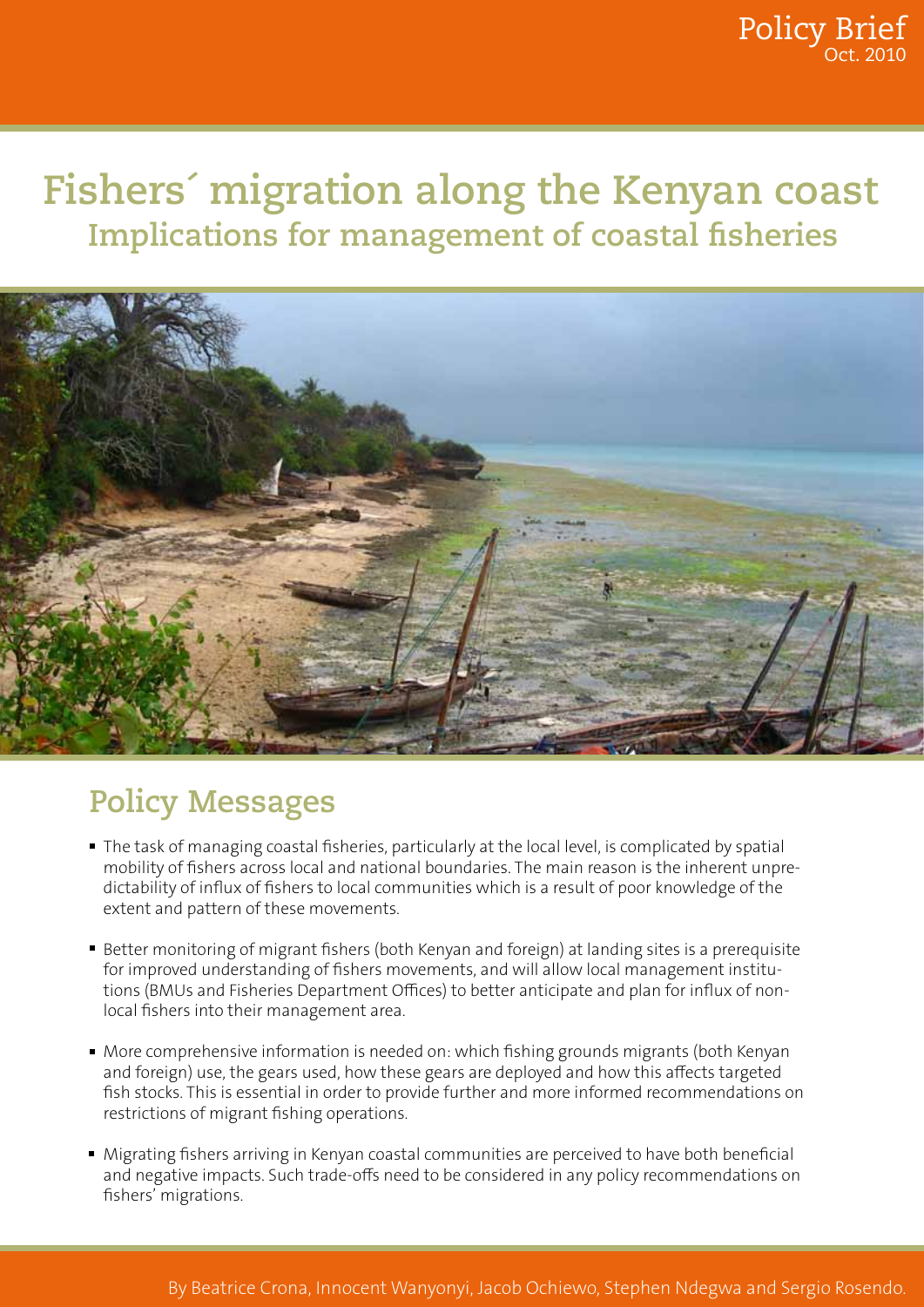

## **Why fishers' movements are important for fisheries policy**

Coastal and marine ecosystems in the Western Indian Ocean (WIO) region are under threat due to various factors, including climatic change, destructive fishing practices, over-exploitation of fisheries and other living resources, physical alteration and destruction of habitats, sand-mining, and pollution. Despite this, marine resources continue to make an important contribution to coastal livelihoods and fishing remains one of the most important elements of these livelihoods in Kenya. However, decline in catches in near-shore fisheries has been reported across the country. Different formats for managing the exploitation of resources harvested from coastal and marine ecosystems have been proposed.

The Beach Management Unit (BMU) system, introduced following the BMU regulations of 2006, is one example. However, the task of managing coastal fisheries, particularly at the local scale, is complicated by spatial mobility of fishers across local and national jurisdictions. One reason for this is the inherent unpredictability of influx of fishers from other locations to local communities which is a result of poor knowledge of the extent and pattern of these movements, the underlying drivers of migration, and what the impacts of fishers' movements are on the Kenyan communities hosting them.

In 2008 the Fisheries Department made several directives relating to migrant fishers operations in the country following complaints against migrant fishers and local fishers' demonstrations and clashes in Kilifi, Malindi and Msambweni districts. In light of pending climate change and the potential negative effects on reef-based fisheries, migration among fishers is likely to increase in the future. Understanding these movements, what cause them and how they currently affect local communities hosting migrants is therefore a pressing policy issue.

This policy brief has been developed following a regional research project designed to compile data on fishers' movements, the drivers behind these movements and the impacts on host communities. The research was commissioned by the Marine Science for Management (MASMA) programme, under WIOMSA (Western Indian Ocean Marine Science Association), to investigate fishers' migrations within and across five countries in the WIO region (Kenya, Tanzania, Mozambique, Comoros and Madagascar). The brief presents some of the major findings from Kenya, focusing on three important issues: (i) a characterization of migrant fishers operating along the Kenyan coast, (ii) the major drivers behind these migrations, and (ii) the impacts of migrant fishers on Kenyan communities of destination.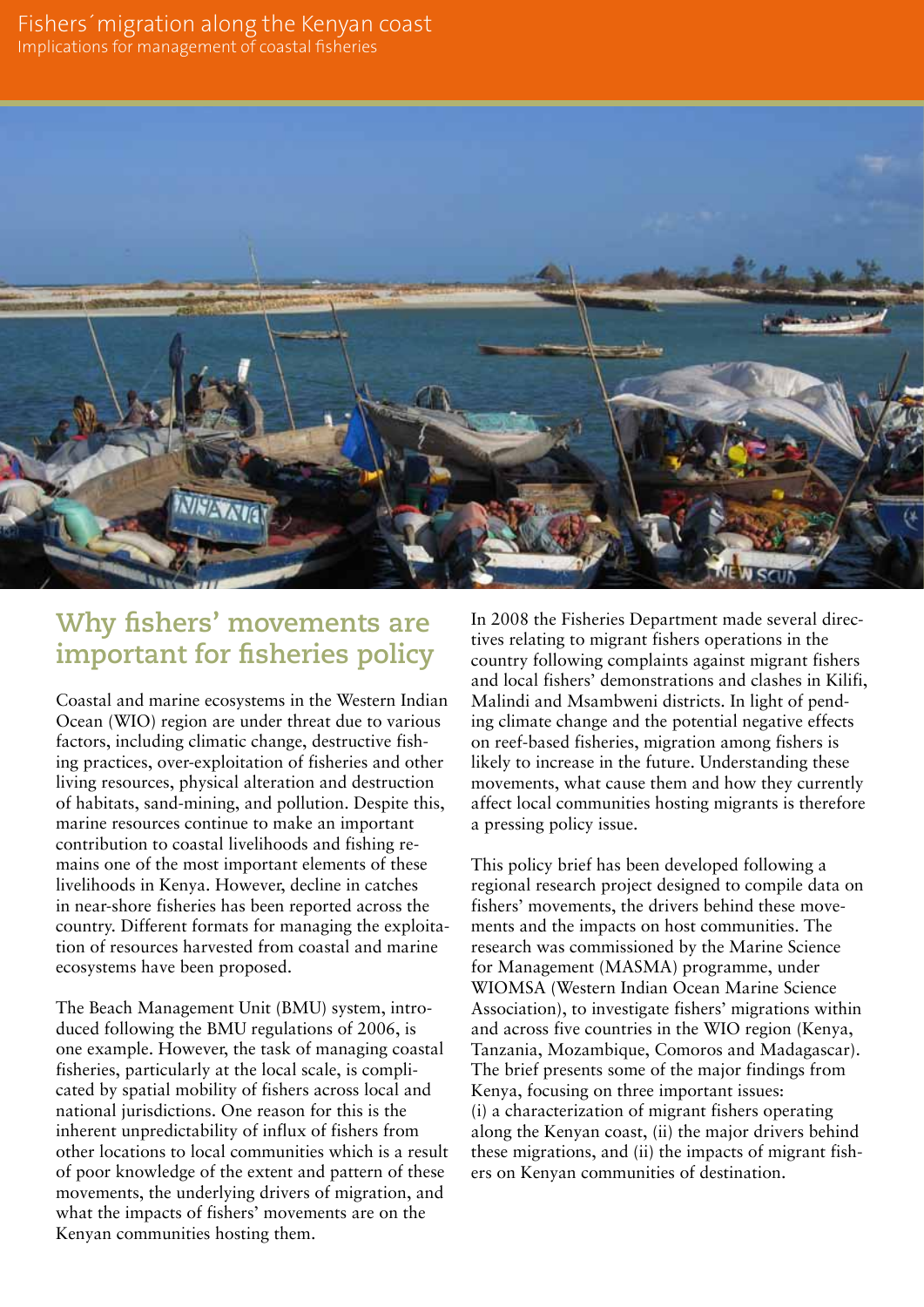Data stem from surveys with a total of 37 local fishers and 71 migrant fishers along the Kenyan coast (including Vanga/Jimbo, Shimoni, and Kipini/ Ziwayuu), as well as key informant interviews with local government officials, community elders, BMU leaders and local and migrant fishers from these and other Kenyan coastal villages. The Kenyan Fisheries Department, Coast & Marine also conducted numerous focus group discussions and stakeholder meetings, primarily along the North coast. These also form part of the data presented here.

## **Fishers' migrations: Escaping ecological degradation or an adaptive livelihood strategy?**

Marine and coastal ecosystems are characterized by significant seasonal fluctuations of resources at varying temporal and spatial scales. Many marine fish stocks migrate over large temporal and spatial scales. Consequently, migration is an integral part of the fishing profession and could thus be seen as a social adaptation to a complex environment, rather than a response to degrading conditions. However, with modern administrative boundaries, migration of fish and people can present added complexity to the already complex task of managing marine resources. This brief will highlight some of these issues, and their implications for management.

Research in Western Africa suggests environmental degradation is rarely the sole factor determining migration among fisher folk. In fact, along the East African coast seasonal movements among fishers are an age old tradition developed as an adaptation to the different monsoon winds.

## **Characterization of migrants along the Kenyan coast**

#### Destinations and origins of migrant fishers in Kenya

Migration occurs both within Kenya and from neighbouring countries into Kenya. The destinations most frequently cited by Kenyan migrating fishers were sites within the districts of Lamu, Tana Delta, Malindi and Kilifi, including Kipini, Ozi, Mayungu, Ngomeni, Takungu and Watamu. Tanzanian fishers are known to frequently enter Kenyan waters to fish. The destinations most

#### Box 1. Who is a migrant?

One of the key challenges for policy to address the flow of both foreign and Kenyan fishers along the coast lies in the difficulty of defining who is a migrant. Circular migration is a common phenomenon among artisanal fishers. Many non-Kenyan fishers have conducted such circular, seasonal migrations for generations and have intermarried with Kenyan women, become partly integrated into local communities and some have even acquired Kenyan identity cards. Such individuals can no longer be legally classified as foreign migrants. Another category of fishers are Kenyans who migrate seasonally along the coast to follow fish stocks or access calmer fishing waters during the South East monsoon. These fishers are Kenyan and are therefore by law allowed to fish in Kenyan waters but their seasonal presence, in concentrated numbers, can have impacts on local communities and local resource management efforts, such as BMUs.

frequently cited by Tanzanian migrants were the districts of Msambweni (Gazi, Shimoni, Vanga, Jimbo), Tana delta (Kipini, Ozi and Ziwayuu), Malindi (Malindi, Watamu , Mayungu, Ngomeni) and Kilifi (Takaungu, Mnarani). The list of destinations in Table 1 should not be seen as exhaustive; it represents only those destinations cited by respondents from the three sites where the survey was carried out.

Currently available data does not allow for a quantification of the flow of migrants from specific locations. However, surveys and interviews indicate that foreign migrant fishers along the Kenyan coast come from a wide range of origins, including the islands of Pemba and Tumbatu, as well as mainland Tanzania. Kenyan fishers also migrate to other areas within the country, and a pattern can be discerned where Kipini and Lamu are target areas for fishers migrating from Watamu, Ngomeni and Kilifi. Kipini fishers also go to Lamu. Fishers from the south coast tend to move north during the North East Monsoon season to seek calmer fishing waters.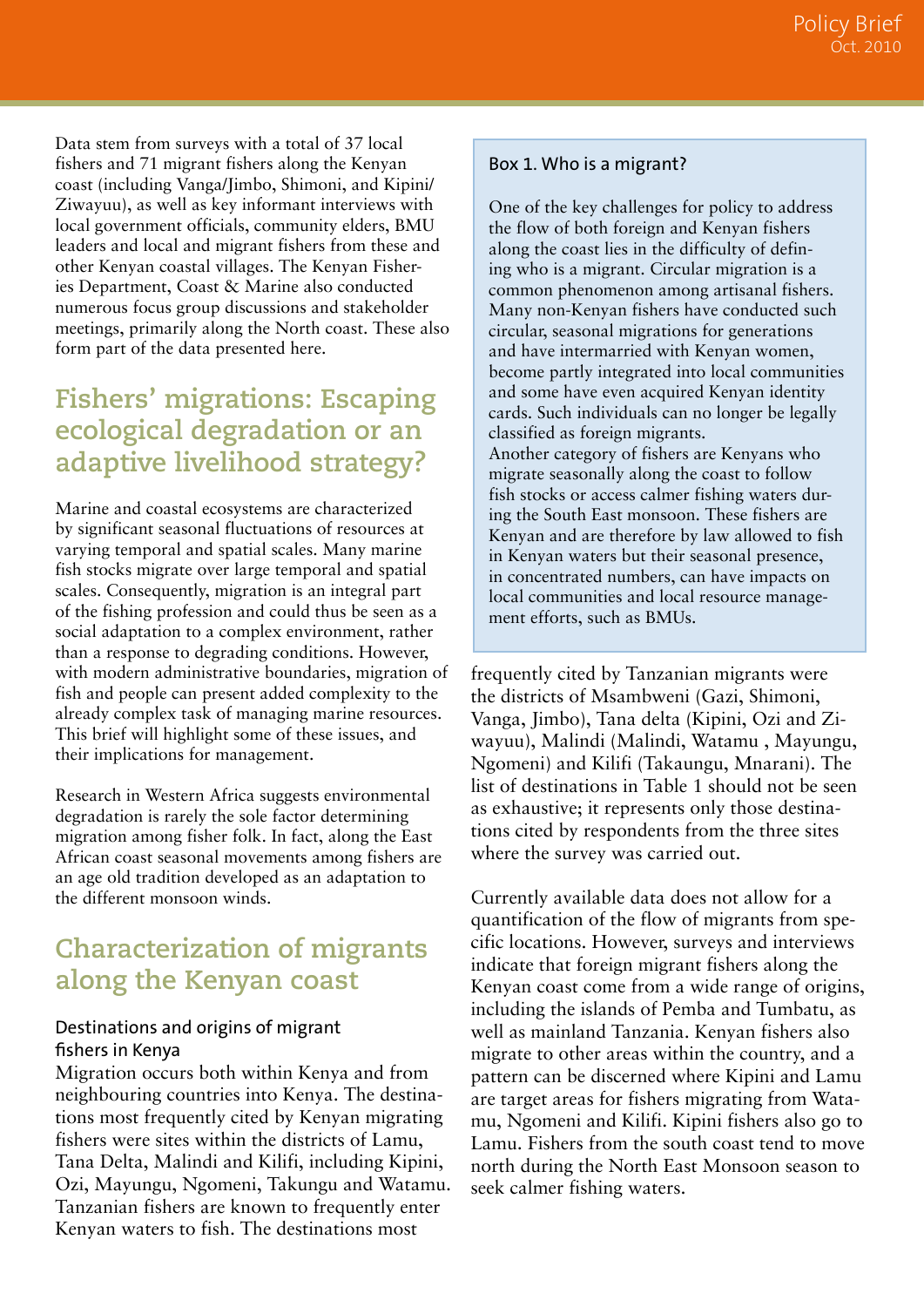#### Table 1:

List of destinations cited by migrants surveyed along the Kenyan coast. KE represents migrants of Kenyan origin, while TZ are migrants of Tanzanian origin.

|                   |                     | # citations    |                         |
|-------------------|---------------------|----------------|-------------------------|
|                   | <b>Place</b>        | <b>KE</b>      | <b>TZ</b>               |
| <b>KENYA</b>      | Kenya (unspecified) | $\overline{3}$ | $\overline{3}$          |
|                   | Diani-Chale         | $\overline{2}$ |                         |
|                   | Gazi                | $\overline{3}$ | $\overline{\mathbf{3}}$ |
|                   | Kilifi              | $\mathbf{1}$   | $\overline{3}$          |
|                   | Kipini              | $\overline{3}$ | 8                       |
|                   | Lamu                | 9              | $\overline{2}$          |
|                   | Malindi (incl.      | 11             | 24                      |
|                   | Watamu)             |                |                         |
|                   | Msambweni           | $\overline{2}$ | $\overline{4}$          |
|                   | Shimoni-Vanga       | $\overline{3}$ | 13                      |
| <b>TANZANIA</b>   | <b>Bagamoyo</b>     |                | $\overline{2}$          |
|                   | Dar es Salaam       | 1              | 11                      |
|                   | <b>Kilwa</b>        |                | $\overline{3}$          |
|                   | <b>Mafia</b>        | $\mathbf{1}$   | 6                       |
|                   | <b>Mtwara</b>       |                | $\mathbf{1}$            |
|                   | Pemba               | $\mathbf{1}$   | 14                      |
| <b>MOZAMBIQUE</b> | Mozambique          |                | $\overline{1}$          |
|                   | Pemba               |                | $\mathbf{1}$            |

#### Vessels, crew size and gears used

The survey which forms the main basis of this brief is not comprehensive enough to allow firm conclusions regarding differences observed between local and migrant fishing operations. Nonetheless trends show that a majority (69%) of migrants surveyed operated using larger vessel types, such as 'mashua', which is also confirmed by qualitative data. The size of these larger vessels averaged 11 meters and did not differ significantly between locals and migrant fishers. The average size of migrant crews surveyed was 7.5 and the proportion of migrant fishers in these crews averaged 87% compared to only 31% of migrants in local crews. This indicates that fishing operations arriving temporarily in local communities rely only marginally on local fishers as crew, and it brings into question to what degree potential skill and knowledge transfer from migrants to locals can be expected.

Overall, beach seines were more frequently used by migrant fishing units, as were shark nets and different types of fishing lines. Only marginal differences in the use of ring nets between locals and migrants were observed (47% locals vs 53 % migrants). It is worth noting that there are some notable differences in gear use among migrants across localities, with higher use of line in North coast sites of Kipini/ Ziwayuu, and dominance of shark nets among migrants operating on the South coast. This is partly explained by differences in the ecology across sites, where northern fishing grounds like Kipini are more open pelagic, while Southern sites like Vanga and Shimoni are dominated by reefs. As fishers tend to move along the coast according to season this may also simply be a result of our time of sampling and not a persistent pattern over time.

An important observation related to gear use is that there are differences in deployment techniques between local and migrant fishers using the same gear types. For example, it was noted that traps, which are normally used by locals in shallow waters such as seagrass beds or on reefs, were used by migrants in Vanga, in deeper water by suspending them mid-water. Differences in the deployment of nets were also observed, where

#### Box 2. Migrants and the use of ring nets on the Kenyan coast

The issue of non-Kenyan migrants and the use of ring nets in certain areas along the coast has become an issue of political tension. Media coverage of conflicts in villages such as Takaungu, Malindi and Mayungu illustrates the complexity of the issue. This situation partly constrained our data collection as we were denied access, by local authorities, to speak to fishermen at Mayungu, one of the most conflictual sites. As such, the trends in types of gears used by local and migrant fishers observed here may not be representative across the entire coast.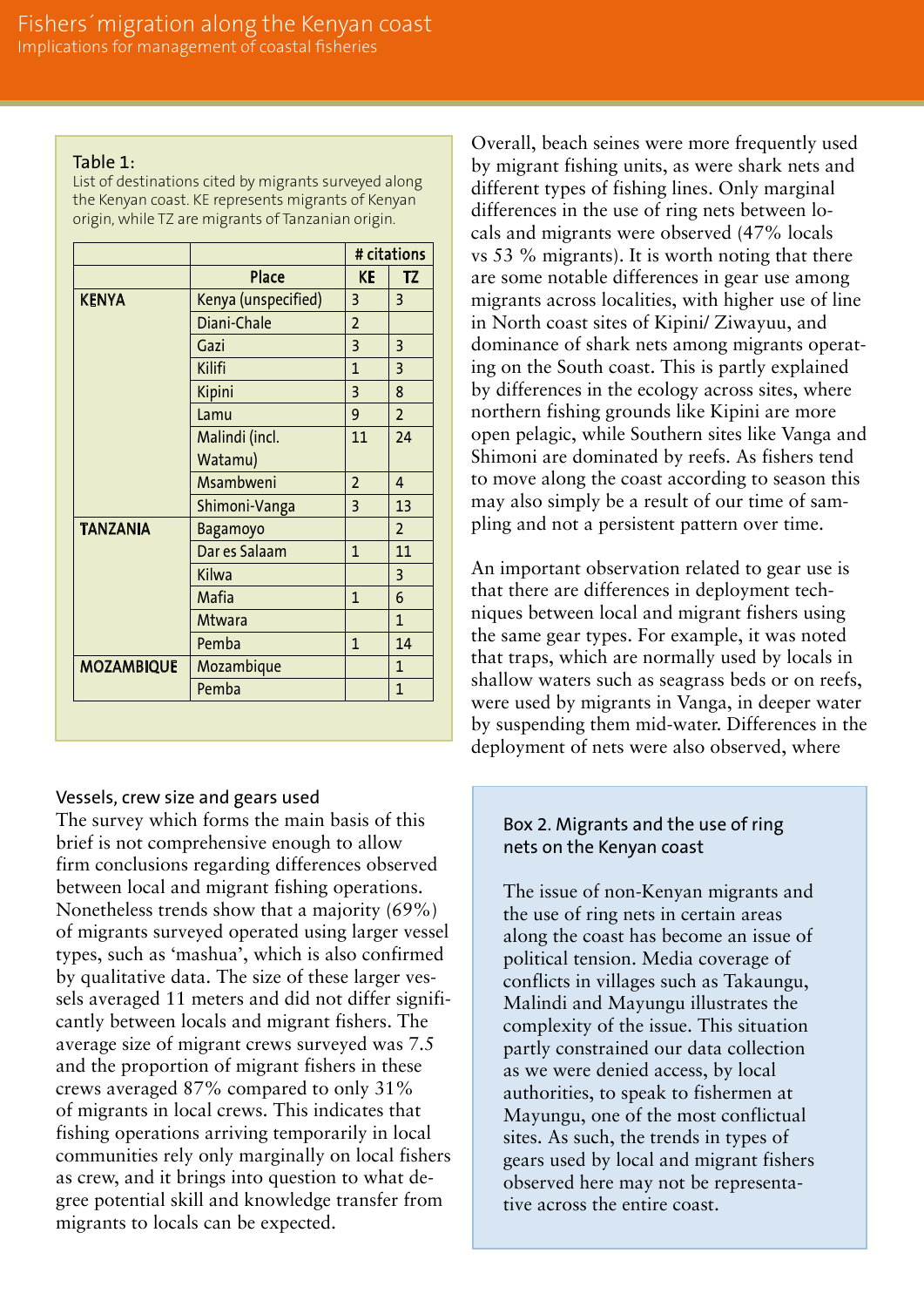gillnets were sometimes used as drift nets by non-Kenyan fishers.

Fishing effort, catches, and target species

On average, migrant fishers spend 7.7 hours/day fishing compared to locals who spend an average of 6.0 hours/day. This results in an overall fishing effort which is higher for migrant (188 hours/month) compared to local fishers (150 hours/month). Although somewhat higher for migrant fishers, reported catch on a poor, as well as a normal day, differs only marginally. However, reported catches on a good day are strikingly higher for migrants (514 kg compared to 154 kg) and indicates that on average migrant fishing units have the potential to catch significantly more than local crews.

Migrant fishers surveyed in Kenya targeted primarily shark (papa), Kingfish (Nguru, a Scombrid) and other semi-pelagics such as Kolekole (Carangids), Jodari (Carangids), red snappers, and a variety of Lethrinids (Changu) and rabbitfish (Tafi). In terms of species actually caught, it is interesting to note that most species are cited as caught by both locals and migrants but sharks, semi-pelagics (e.g. Nguru, Sehewa, Jodari, and Kolekole), Lethrinids and red snappers are all more frequently cited as caught by migrant fishers.

Key informant interviews reveal that lobsters and octopus are also more frequently caught by non-local fishers, especially on the North coast of Kenya (i.e. Kipini). This data relies on selfreporting and would need to be verified with records of landings before conclusions could be made regarding impacts of migrants and locals on stocks.

#### Age, ethnicity and marital status

The average age of migrant fishers surveyed was 33.6 years, with a median of 32 years. The oldest migrating fisher was 60 years old and the youngest merely 16 years. The vast majority are married and some of the foreign migrant fishers have both a Kenyan and a Tanzanian wife. A wide range of ethnicities are represented among migrants. Kenyan migrants surveyed represented Digo, Giriama, Kifundi, Bajuni, Swahili and Shirazi. The large majority of migrants of Shirazi and Swahili ethnicity, however, were from Tanzania, particularly from the island of Pemba and Kojani. The island of Tumbatu was also well represented.

A high proportion of migrants surveyed (44%) were first time migrants, i.e. this was their first trip to the specific location in which they were interviewed. This does not mean that they have not migrated to other locations along the Kenyan coast before but it could indicate that migration may be an increasing phenomenon. To assess any trends in migration will require better monitoring of non-local fishers at all landing sites along the coast.

### **What drives fishers to migrate?**

Movement of fishers in the Western Indian Ocean region is not new. Dago fishing, for example, has been a traditional 'lifestyle' for many Tanzanian fishers allowing them to save money by living away from home. These movements are often seasonal and associated with the Northeast monsoon when the sea is calmer and the prevailing winds enable fishers to access more distant and productive fishing grounds. Reasons for migration are diverse. By asking why fishers have migrated as opposed to staying at home, the project shed some light into the diverse reasons for migration.

The possibility of earning more money, saving and improving one's life were some of the most common reasons for migration given by fishers. Search for better fishing conditions at destination was also important and included more abundant fishing resources and higher catches, and less competition from other fishers. A significant number of fishers also mentioned search for new experiences as a reason for migrating, particularly travelling and living in a new place, which suggests that migration may be seen as a way to gain life experience and become more knowledgeable and experienced, thus gaining respect in their communities of origin.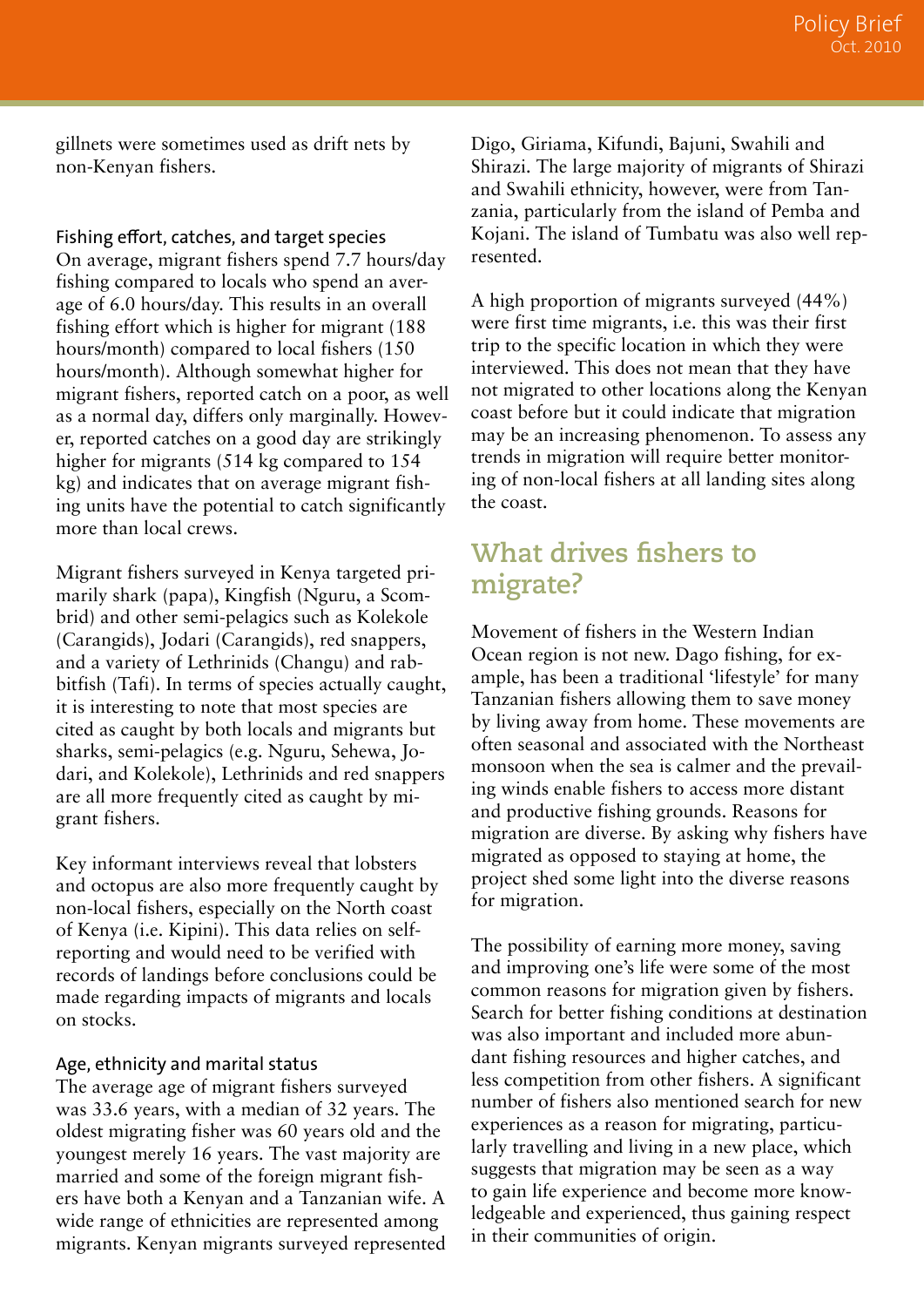Another important reason for migration was related to access to better markets, including more traders and better prices for fish. Other fishers migrated to join family or friends that were already at destination, which highlights the role that social networks can play in facilitating migration. Tradition was also mentioned as a motive for migrating, but appeared to play a much less important role than economic reasons. Escaping economic and ecological hardship at home such as poverty and lack of fish were also mentioned by a small number of fishers.

In sum, the migrant fishers found along the coast of Kenya appear to be motivated mainly by the desire to improve their livelihoods through better earnings, savings and higher fish catches.

## **Effects of migrant fishers on local host communities**

The perceived effects of migrant fishers on local communities can vary widely depending on who you ask. For example, shop owners may have a largely positive view on migrants because of the additional business they provide. The population in general may also consider migrants to be good because of improved availability of fish and potentially lower prices. However, local fishers may see migrants as being largely detrimental because of increased competition for scarce fishing resources.

The project explored the effects of migrant fishers on receiving communities from the perspective of local fishers, which arguably is the social group within local communities most likely to have negative views of migrants. Yet many respondents believed migrants had both positive and negative impacts on their communities. The various negative and positive effects cited by local fishers were of social, economic, institutional and ecological nature. The range of issues cited by respondents is presented in Figure 1.

Perceived negative effects of migrants

The most commonly cited negative effects of migrants were social, and included, for example, womanizing, bad behavior and alcohol and substance abuse. Issues related to women were of particular concern and included problems such as pursuing married women or engaging in sexual activities with minors, thus promoting teenage pregnancies among local youths which cause them to drop out of school. Locals also accused migrants of theft and lack of respect for local culture (traditions and customs).

After social impacts, ecological effects were the most frequently mentioned negative aspects of having migrants in local communities. Use of destructive gears accounted for a high proportion of the negative views on migrants. Destructive gears included those that damage habitats such as corals and seagrasses and catch juveniles. Other responses linked to negative ecological impacts include the fact that migrants catch a lot of fish and that fish catches in areas frequented by migrants are perceived to be declining.

Negative economic impacts of migrants include flooding of the local market with fish, which lowers the price per kg of fish and thus affects income levels of local fishers. Another issue identified was related to fish traders. Foreign migrants are accused of often bringing their own dealers, or being tied to a specific fish trader (often of non-Kenyan origin), which results in most of the economic benefits accruing to this trader with little economic benefits flowing to the community.

 Non-compliance with rules and regulations was cited by locals as a problem related to migrants. In addition migrants were accused of often fishing without valid permits. For example, migrants are cited to enter Kenya with visitors' permits but proceed to fish and trade. These can be seen as being negative institutional effects of migrants. The use of illegal gear (included under ecological impacts above) could also be seen as an institutional issue which needs attention.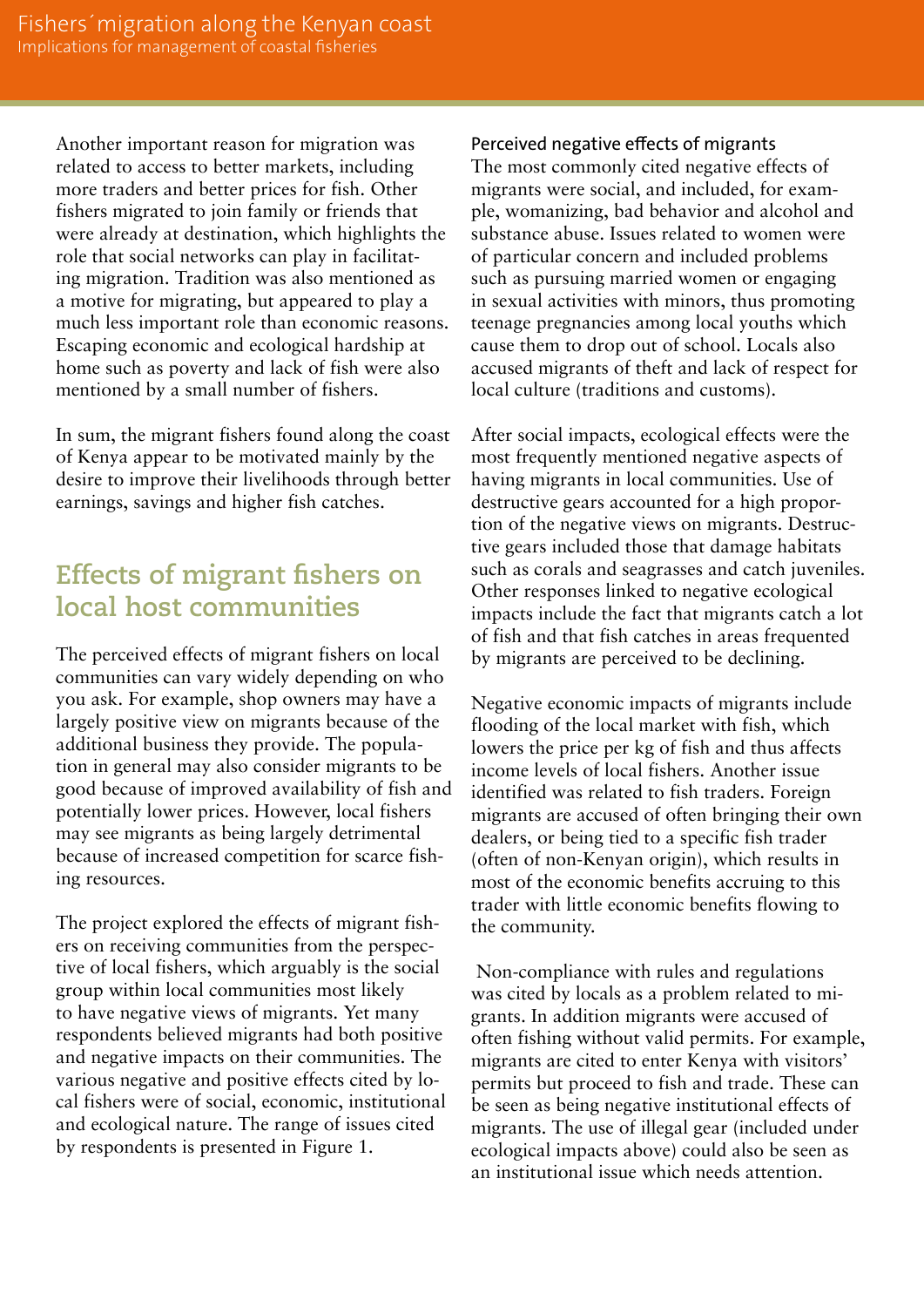

communities, as perceived by local fishers.

#### Perceived positive effects of migrants

Positive effects of migrants on receiving communities included both economic and social benefits. Increased non-fishing related business opportunities such as eateries, rents, and other boosts to the local economy were the most fre-

quently cited positive economic effects. This was followed by increased revenue to local BMUs through levies. The increase in fish landings, identified as a negative effect, was recognized as also having a positive side - it improves the availability of fish for consumers and contributes to food security. Provision of job opportunities for local fishers (on migrant crews/boast) was pointed out as another positive effect of migrants. The introduction of new fishing technology and the transfer of knowledge and skills was a related benefit of having migrants.

Migrants were also perceived to have positive social effects on local communities. Although cited above as a negative effect, the relationships between migrant fishers and local women leading to marriage was also considered a positive aspect by some, along with good integration, which included good relations and friendships between locals and migrants, and helping locals with fishing gear, rescue at sea, and fish gifts (Kiswahili: kitoweo). Migrants were also considered to boost the population of often small local communities, which was thought to contribute to their development.

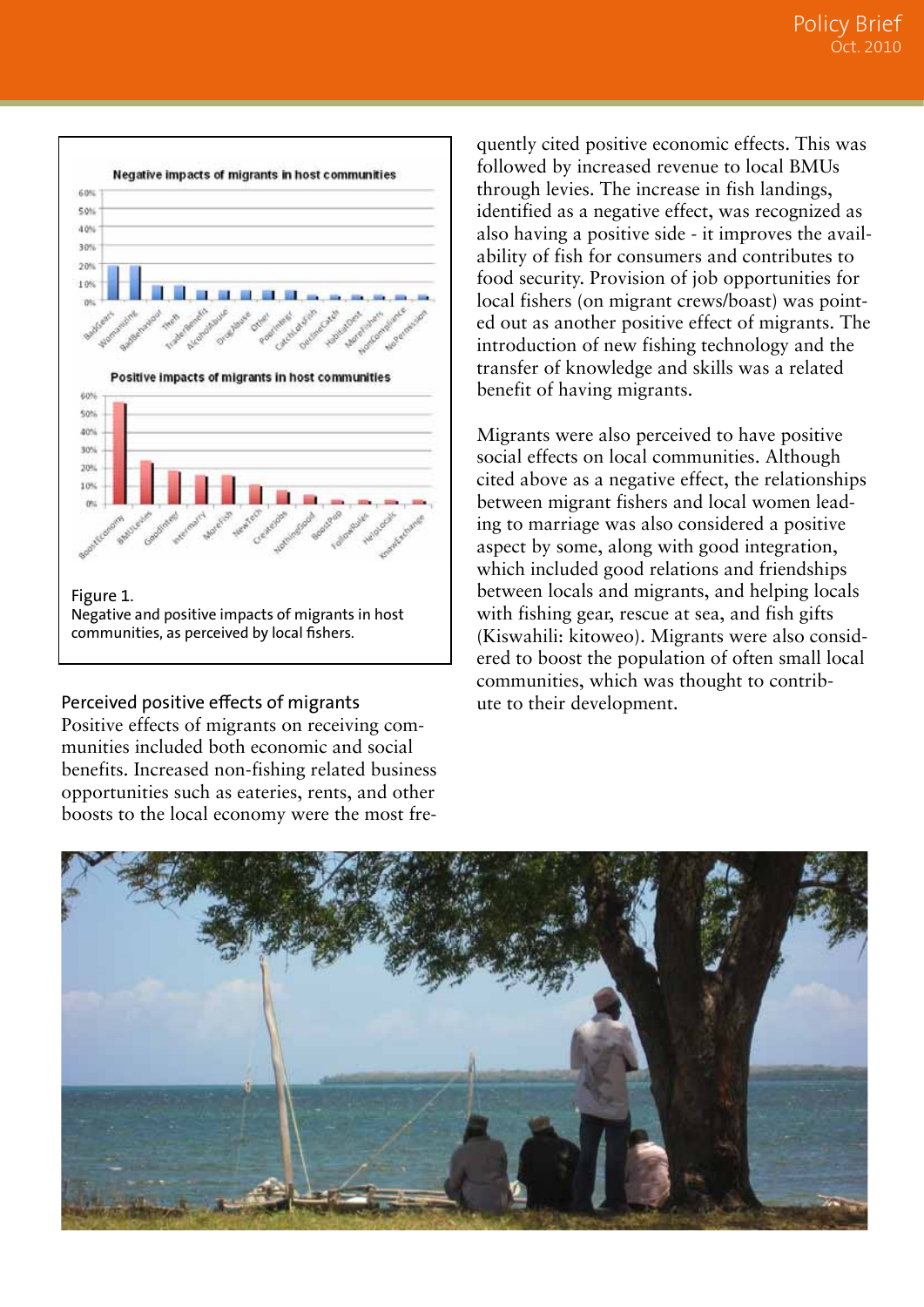## **How is fishers' migration dealt with in current policy?**

The project analyzed policies and legal documents related to coastal resources management and development to examine the extent to which they recognize and integrate fishers' migration in their provisions (see Crona and Rosendo in press). The possible implications of these legal provisions and policies for efforts to manage fisheries resources in the context of migration were also examined. Our analysis shows that policy and legal documents related to governance of marine resources lack an acknowledgement of fishers' migration and we suggest that this signals an important gap in policy. We do not propose that mobility of small-scale fishers should necessarily be constrained but we highlight the fact that the invisibility of the issue in policy means that institutions developed to deal with coastal management at the community level may not have sufficient support from legal and policy documents, and may not be developed or equipped to handle the possible conflicts and difficult trade-offs that need to be addressed as a result of fishers' mobility.

### Re**commendations**

Despite the preliminary nature of data presented in this brief it is evident that information is lacking in several areas of direct relevance for policy development aimed at dealing with issues of migrating fishers. Below we list a number of pressing issues that deserve the attention of policy and research in the near future to address the issue of fisher's migration and fisheries management.

1. Better monitoring of migrant fishers (both Kenyan and non-Kenyan) at landing sites is a prerequisite for improved understanding of fishers' movements and the effects of such mobility on coastal resources.

2. Significant gaps in the information about the status of many coastal and marine resources limits the ability of both BMUs and the Fisheries Authorities to make informed decisions about the number of fishers, types of gears and catches to allow into any given area.

3. The type of systematically collected information required would include recording of all fishers and crews not members of local BMUs, their origin, time of arrival, gears used, species and quantities landed. This could be collected by BMUs in collaboration with, and with the support from, the Fisheries Department.

4. Collection of such information would constitute a first step towards forming a solid base in which to ground more informed recommendations on restrictions of migrant fishing operations. It would also allow local management institutions (BMUs and Fisheries Department Offices) to better anticipate and plan for influx of non-local fishers into their management area.

5. Given the conflictual issue over use of ring nets, this issue would benefit from a thorough investigation into who is involved in such fishing practices. A working group should be convened to address this issue.

6. The invisibility of fishers' mobility in policy means that institutions developed to deal with coastal management at the community level may not have sufficient support from legal and policy documents, and may not be developed or equipped to handle the possible conflicts and difficult trade-offs that need to be addressed as a result of fishers' mobility.

7. Any policy decision needs to consider the trade-offs between both benefits and negative effects as perceived by members of communities hosting migrant fishers.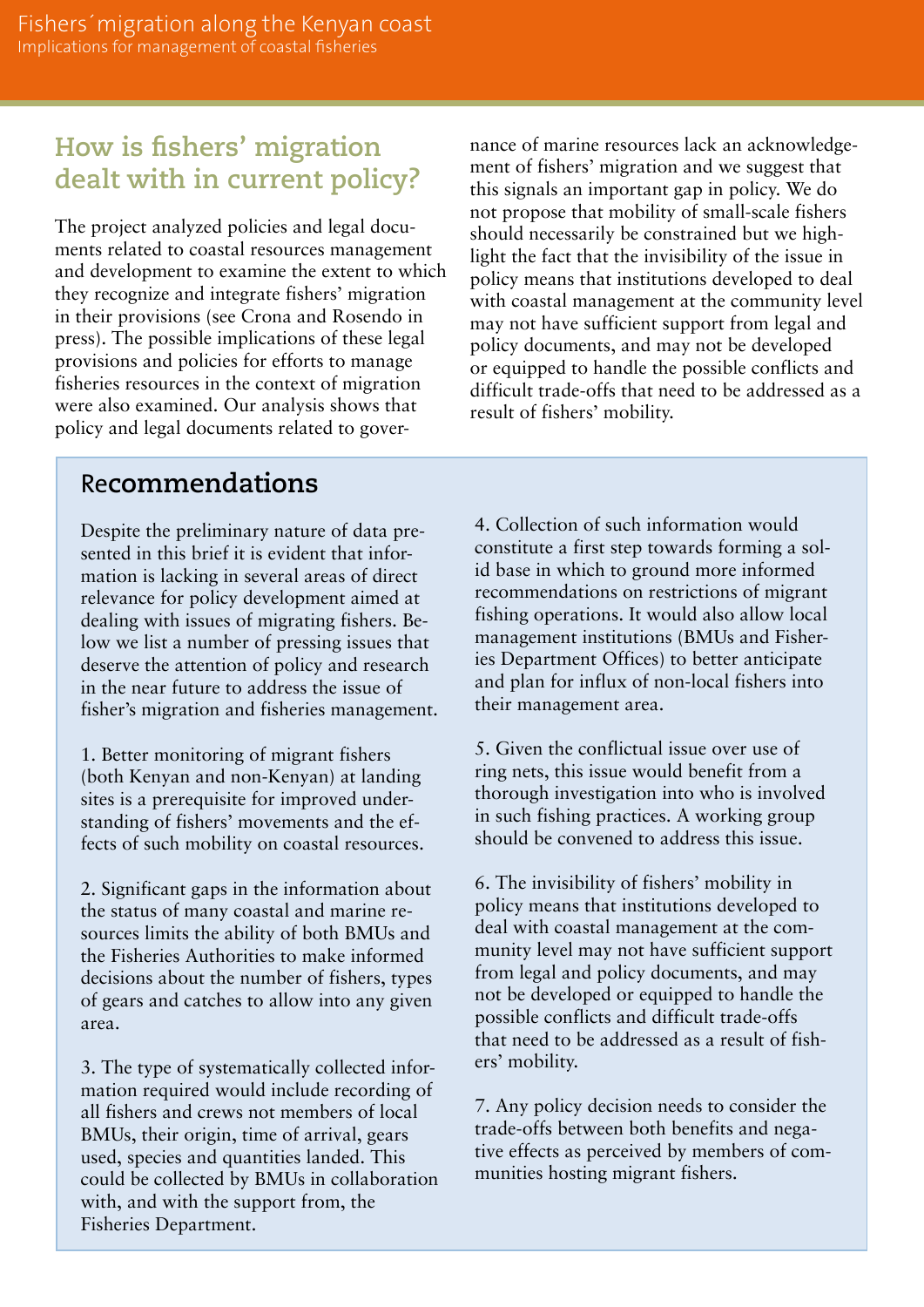

### **Further related readings**

Crona, B. I., and S. Rosendo. in press. Outside the law? Analyzing policy gaps in addressing fishers' migration in East Africa. Marine Policy.

Fulanda, B., C. Munga, J. Ohtomi, M. Osore, R. Mugo, and M. Y. Hossain. 2009. The structure and evolution of the coastal migrant fishery of Kenya. Ocean & Coastal Management 52:459- 466.

Kimani, E. N., G. M. Okemwa, and J. M. Kazungu. 2009. Fisheries in the Southwest Indian Ocean: Trends and Governance Cahllenges. *in* E. Laipson and A. Pandya, editors. The Indian Ocean. Resource and Governance Challenges. Teh Henry L. Stimson Center, Washington, DC.

Nunan, F. 2010. Mobility and fisherfolk livelihoods on Lake Victoria: Implications for vulnerability and risk. Geoforum 41:776-785.

### **Acknowledgements**

We would like to acknowledge all the respondents who contributed their time and shared their views and experiences with us, locals and migrants alike. We also thank all the participants in the various stakeholder consultations and focus groups conducted by the Kenya Fisheries Department, which also provided valuable information for this brief.

### **Disclaimer**

The Western Indian Ocean Marine Science Association (WIOMSA/MASMA) have supported this work. The contents of this document are the sole responsibility of the authors and can under no circumstances be regarded as reflecting the position of WIOMSA, the Kenya Fisheries Department or the Stockholm Resilience Center.

For more information about the Migrant Fishers in the Western Indian Ocean Project, please contact Dr. Beatrice Crona, Co-PI, Stockholm Resilience Centre at beatrice.crona@ stockholmresilience.su.se or Innocent Wanyonyi, Co-PI, Cordio East Africa, at innocent\_ke@ yahoo.com or iwanyonyi@cordioea.org.